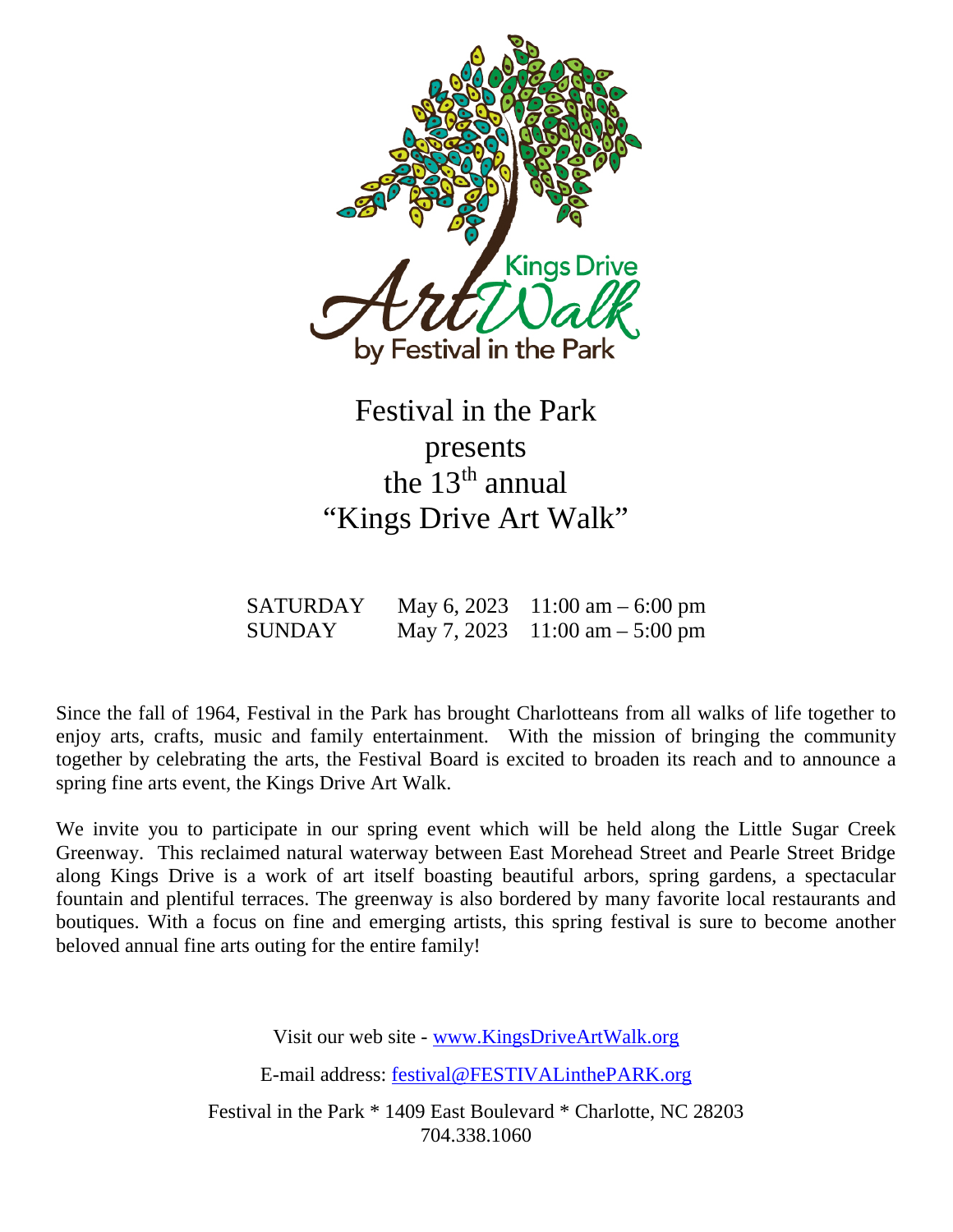#### **May 2023 "KINGS DRIVE ART WALK" ARTIST APPLICATION (PLEASE TYPE IN OR PRINT)**

|                                                                                                                                                                                    | Business Name: 1988 Manual Communication of the Manual Communication of the Manual Communication of the Manual Communication of the Manual Communication of the Manual Communication of the Manual Communication of the Manual |                                                                                                                                                                                                                                                                                                                                                                                                                                                                                                                                                                                                                                                                                                     |  |  |  |
|------------------------------------------------------------------------------------------------------------------------------------------------------------------------------------|--------------------------------------------------------------------------------------------------------------------------------------------------------------------------------------------------------------------------------|-----------------------------------------------------------------------------------------------------------------------------------------------------------------------------------------------------------------------------------------------------------------------------------------------------------------------------------------------------------------------------------------------------------------------------------------------------------------------------------------------------------------------------------------------------------------------------------------------------------------------------------------------------------------------------------------------------|--|--|--|
|                                                                                                                                                                                    |                                                                                                                                                                                                                                |                                                                                                                                                                                                                                                                                                                                                                                                                                                                                                                                                                                                                                                                                                     |  |  |  |
|                                                                                                                                                                                    |                                                                                                                                                                                                                                |                                                                                                                                                                                                                                                                                                                                                                                                                                                                                                                                                                                                                                                                                                     |  |  |  |
|                                                                                                                                                                                    |                                                                                                                                                                                                                                |                                                                                                                                                                                                                                                                                                                                                                                                                                                                                                                                                                                                                                                                                                     |  |  |  |
|                                                                                                                                                                                    |                                                                                                                                                                                                                                |                                                                                                                                                                                                                                                                                                                                                                                                                                                                                                                                                                                                                                                                                                     |  |  |  |
|                                                                                                                                                                                    |                                                                                                                                                                                                                                |                                                                                                                                                                                                                                                                                                                                                                                                                                                                                                                                                                                                                                                                                                     |  |  |  |
|                                                                                                                                                                                    |                                                                                                                                                                                                                                |                                                                                                                                                                                                                                                                                                                                                                                                                                                                                                                                                                                                                                                                                                     |  |  |  |
|                                                                                                                                                                                    |                                                                                                                                                                                                                                | Twitter: Instagram: Instagram: Web Site:                                                                                                                                                                                                                                                                                                                                                                                                                                                                                                                                                                                                                                                            |  |  |  |
|                                                                                                                                                                                    |                                                                                                                                                                                                                                |                                                                                                                                                                                                                                                                                                                                                                                                                                                                                                                                                                                                                                                                                                     |  |  |  |
|                                                                                                                                                                                    | Kings Drive Art Walk                                                                                                                                                                                                           |                                                                                                                                                                                                                                                                                                                                                                                                                                                                                                                                                                                                                                                                                                     |  |  |  |
| "a fine arts & emerging artist's festival"                                                                                                                                         |                                                                                                                                                                                                                                |                                                                                                                                                                                                                                                                                                                                                                                                                                                                                                                                                                                                                                                                                                     |  |  |  |
|                                                                                                                                                                                    | $[ ] 10x10$ Space Tent Specs: $X_1X_2X_3$                                                                                                                                                                                      |                                                                                                                                                                                                                                                                                                                                                                                                                                                                                                                                                                                                                                                                                                     |  |  |  |
| [] Fee: $$305.00$ – check payable to Festival in the Park or                                                                                                                       |                                                                                                                                                                                                                                |                                                                                                                                                                                                                                                                                                                                                                                                                                                                                                                                                                                                                                                                                                     |  |  |  |
| [] Fee: \$315.00 - PayPal payable to Festival in the Park PAY ONLINE VIA PAYPAL<br>This includes a \$45. Non-refundable application fee (per $10x10$ space and per medium entered) |                                                                                                                                                                                                                                |                                                                                                                                                                                                                                                                                                                                                                                                                                                                                                                                                                                                                                                                                                     |  |  |  |
|                                                                                                                                                                                    | [ ] Electricity<br>Additional fee: \$50.00 payable to Festival in the Park                                                                                                                                                     |                                                                                                                                                                                                                                                                                                                                                                                                                                                                                                                                                                                                                                                                                                     |  |  |  |
|                                                                                                                                                                                    |                                                                                                                                                                                                                                | Tent must be a WHITE professional tent, no larger than 10'x10'. The Fire Marshall requires that each tent be<br>secured at each corner with a minimum of 40 pound weights. Applicant shall ensure that tents are properly roped,<br>braced, anchored and secured in a manner to ensure stability in light of weather conditions. Tents must also include<br>a certificate certifying that tents are fire retardant or must have sewn-in labels indicating the same. Applicant shall<br>be responsible for all damage caused by any tent, including personal injury or death or property damage, whether<br>from a tent that collapses, blows away or is otherwise not secure or in some way unsafe. |  |  |  |

| Description of Medium/Craft (INCLUDE 5 SLIDES/PHOTOS – REQUIRED BY NEW AND |                           |                   |                        |  |  |
|----------------------------------------------------------------------------|---------------------------|-------------------|------------------------|--|--|
| RETURNING EXHIBITORS) Check one:                                           |                           |                   |                        |  |  |
| Clay                                                                       | $\exists$ Fiber & Leather | <b>Watercolor</b> | Metal                  |  |  |
| Crafts: Decorative                                                         | <del>S</del> Glass        | Painting          | Sculpture              |  |  |
| <b>T</b> Crafts: Wearable                                                  | $\exists$ Jewelry         | Photography       | $\sqrt{\frac{1}{100}}$ |  |  |
| Drawing $&$ Graphics                                                       | Mixed Media               | Other:            |                        |  |  |
| $\overline{\text{Special Needs}}$ :                                        |                           |                   |                        |  |  |

#### **AGREEMENT**

Applicant shall indemnify and save harmless the Kings Drive Art Walk (Event), its agents and employees and assigns from and against all losses, costs, damages, expense and liability caused by an accident or other occurrence in bodily injury, including death, sickness and disease to any persons, or damage or destruction to property, real or personal, arising directly or indirectly from operations, products or services rendered under this contract.

I, the undersigned, agree to abide by all Rules and Regulations set forth in this Event application. By signing below, I agree to consider this application a commitment and realize that no refunds will be made for cancellations after forty-five (45) days prior to the Event.

| Signature                                                                                                                                                           | Date                    |  |  |  |
|---------------------------------------------------------------------------------------------------------------------------------------------------------------------|-------------------------|--|--|--|
| How did you learn about the Kings Drive Art Walk?                                                                                                                   | How many years at KDAW? |  |  |  |
| Have you exhibited at the Festival in the Park at Freedom Park?                                                                                                     | How many years at FITP? |  |  |  |
| Do you exhibit at other events in the Charlotte area? Please list them on the backside of this sheet.<br>Please retain a copy of this application for your records. |                         |  |  |  |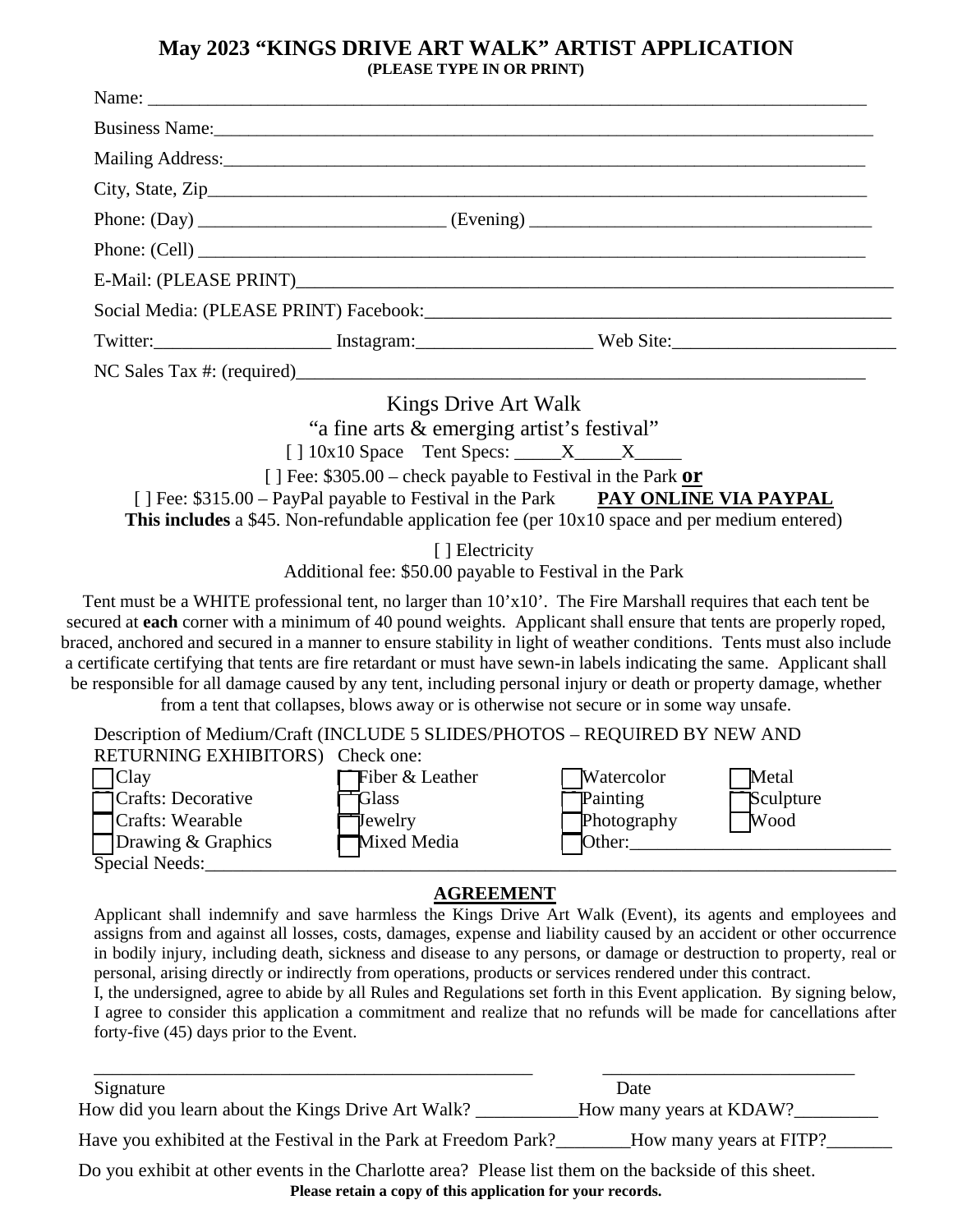# **"Kings Drive Art Walk" Art Application Process**

Submit the completed application, along with 3 photographs of your medium/craft with a description of each, 1 photo of your display/set up, 1 photo of your work in progress, a biography of your talents and your certificate of insurance (if available). Please include all awards you have received and a list of other shows/festivals in which you have exhibited. Enclose a self address stamped envelope for return of your photos.

**Kings Drive Art Walk Application\*** deadline is March 10, 2023. (postmarked). Artist acceptance and rejection notifications will be mailed March 20, 2023 or before.

*Full payment (check or to Pay Pal) is required with the application and will be deposited upon receipt of your application. Make payment payable to "Festival in the Park". A \$35 fee will be charged for all returned checks.*

#### **ELIGIBILITY**

Exhibit spaces are awarded based on the quality and variety of the exhibitor pool. Qualified previous exhibitors of Kings Drive Art Walk are valued. Any exhibitor who commits to demonstrate their medium on a full-time basis will receive preferred location. Please specify needs for successfully demonstrating.

All work to be exhibited must be original and attributable solely to the display artist. (Participating Art Galleries are the only exception). The Event takes no commission for any art sales.

The Event's Exhibitor Committee will screen each artist/exhibitor during the Event, and if the work exhibited does not comply with the rules and regulations or photographs submitted, the artist/exhibitors would be required to leave the Event. Judgment of the Committee in this matter will be final, and no refunds will be given.

## **KINGS DRIVE ART WALK PROVIDES THE FOLLOWING:**

- $\Box$  Tent location assignment (all locations are assigned at the Event's discretion).
- One 110 electrical outlet per tent. (Additional fee for electricity is \$50.) Each outlet will pull a maximum of four (4) 100-watt spots. **NO MORE** than four (4) 100-watt spots are allowed. **NO EXCEPTIONS**. Vendors will be required to lower wattage if not in compliance.
- □ All booth locations are easily accessible for set-up/tear down.
- $\Box$  Exhibitor parking.
- $\Box$  24-hour security.

## **KINGS DRIVE ART WALK DOES NOT PROVIDE THE FOLLOWING:**

 $\Box$  Tent. The Fire Marshall requires that each tent be secured at each corner with a minimum of 40 pound weights. Applicant shall ensure that tents are properly roped, braced, anchored and secured in a manner to ensure stability in light of weather conditions. Tents must also include a certificate certifying that tents are fire retardant or must have sewn-in labels indicating the same. Applicant shall be responsible for all damage caused by any tent, including personal injury or death or property damage, whether from a tent that collapses, blows away or is otherwise not secure or in some way unsafe.

- $\Box$  Display equipment for setup of exhibit tents.
- $\Box$  Tables or chairs.
- $\Box$  Electrical equipment (including drop cords, light bulbs, fixtures, etc.) **1409 East Blvd. – Charlotte, NC 28203 – 704-338-1060 – Festival@FESTIVALinthePARK.org**